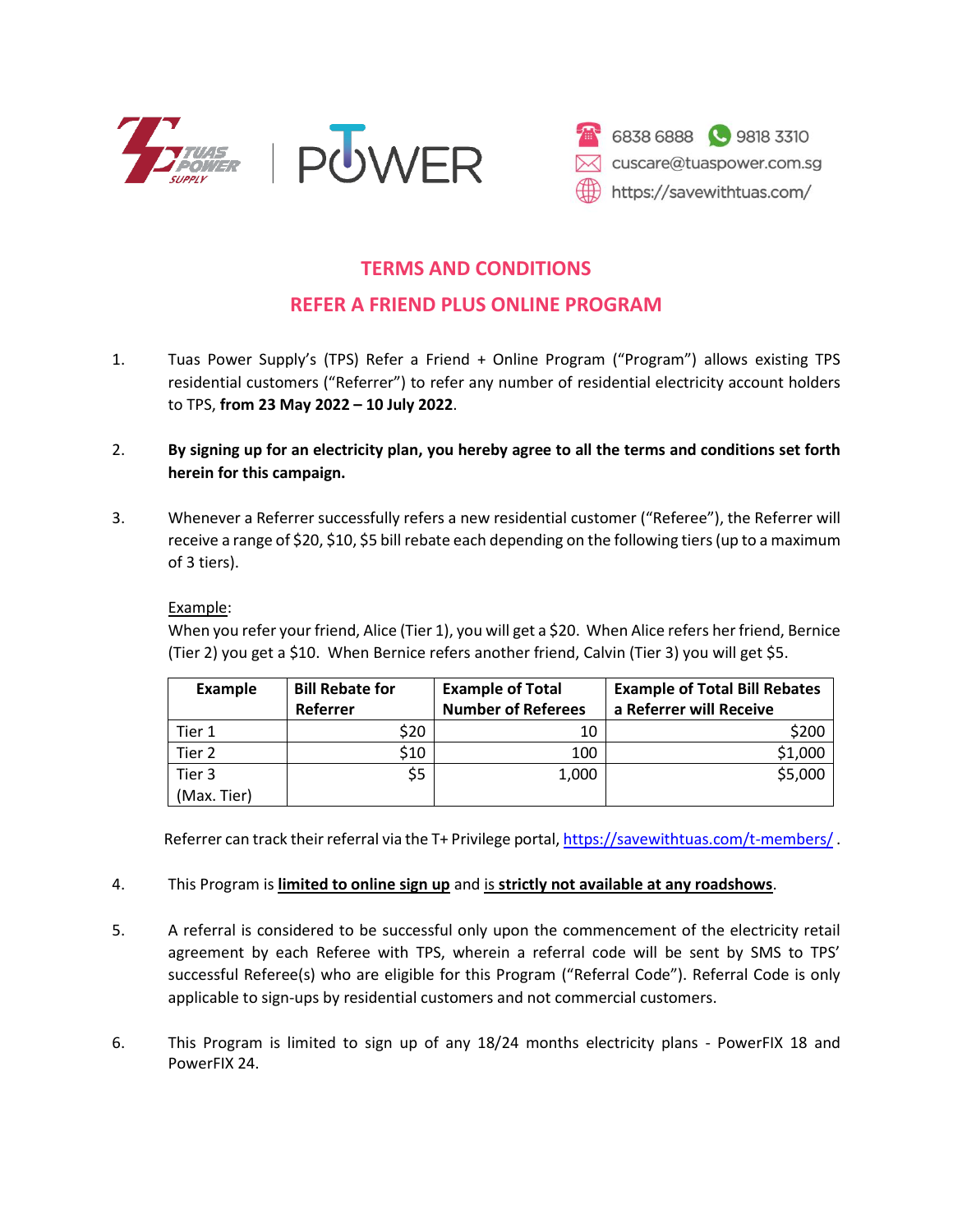- 7. A referral code will be sent by SMS to TPS' eligible customers ("Referral Code"). Referral Code is only applicable to sign-ups by residential customers and not commercial customers.
- 8. Referral code cannot be amended, added or re-submitted or edited after sign up. Referee must key in the correct Referral Code in the Referral Code field in the online sign-up form at the time of sign-up, to receive the Bill rebate upon successful transfer as notified by TPS. It is the Referee's responsibility to key in the correct Referral Code in the Referral Code field in the online sign-up form.
- 9. By providing TPS with the registration data about the Referee and all other information, the Referrer agrees and acknowledges that TPS may use this information and that the Referrer has given TPS its consent on the usage and collection for both the personal data of Referrer and Referee.
- 10. It is the Referrer's responsibility to obtain the prior consent of the Referee to provide the Referee's personal data (including his/her name, NRIC, contact details or address) or any other information in relation to the Referee to TPS including but not limited to for the purposes of contacting the Referee by TPS and future correspondences.
- 11. The Referrer acknowledges that TPS may inform the Referee that the Referee's information and/or personal data is provided by the Referrer.
- 12. In the event that 2 or more Referrers register the same Referee, only the first referral will be considered eligible for the bill rebates.
- 13. The bill rebate is non-transferable, non-exchangeable and not redeemable for cash. TPS may, in its sole discretion, substitute the rewards or cancel this Refer a Friend Program, without prior notice to any person. TPS at its sole discretion reserves the right to modify these Refer a Friend Program Terms & Conditions from time to time, without prior notice.
- 14. This Promotion Program cannot be used with another promotion Program, no further add on of rebates, unless otherwise specified.
- 15. The bill rebate will be credited to customers in their second or third bill (depending on their SP billing cycle), after the account has been successfully transferred to TPS. The bill rebate is inclusive of GST and can be used to offset the SP bill. If there should be balance credits, it will be utilized to offset the next month's bill and so forth until it is fully utilized.
- 16. This Promotion Program shall be read in conjunction with TPS' standard terms and conditions of electricity product.
- 17. In the event of early termination prior to the expiry of the electricity retail agreement of the Referrer for whatsoever reason, TPS shall (i) charge an early termination charge of \$200 as set out in the electricity retail agreement and (ii) claw back all the bill rebate amounts in full. Any